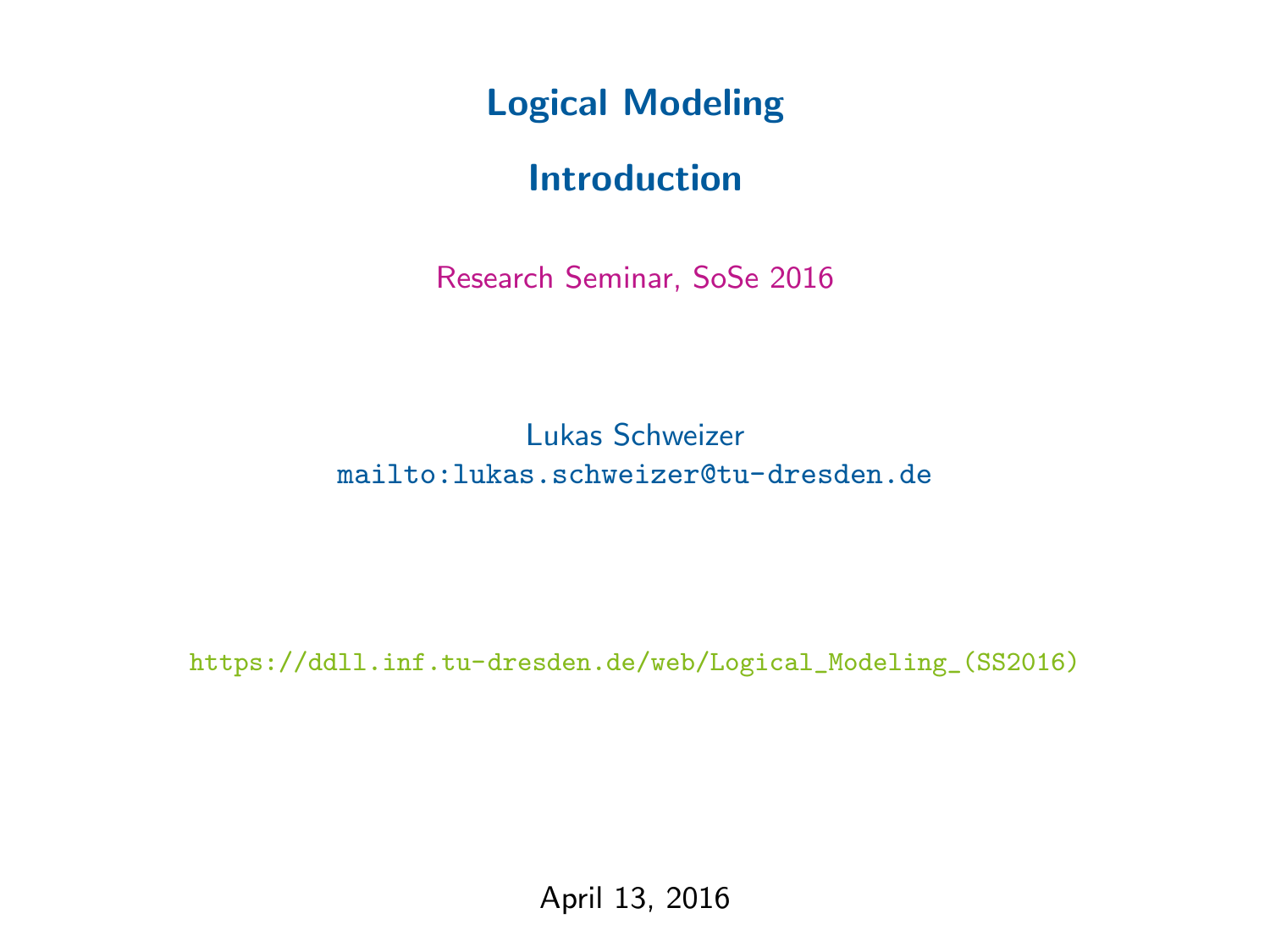What we aim for:

 $\triangleright$  We will focus on *practical aspects* of modeling application domains.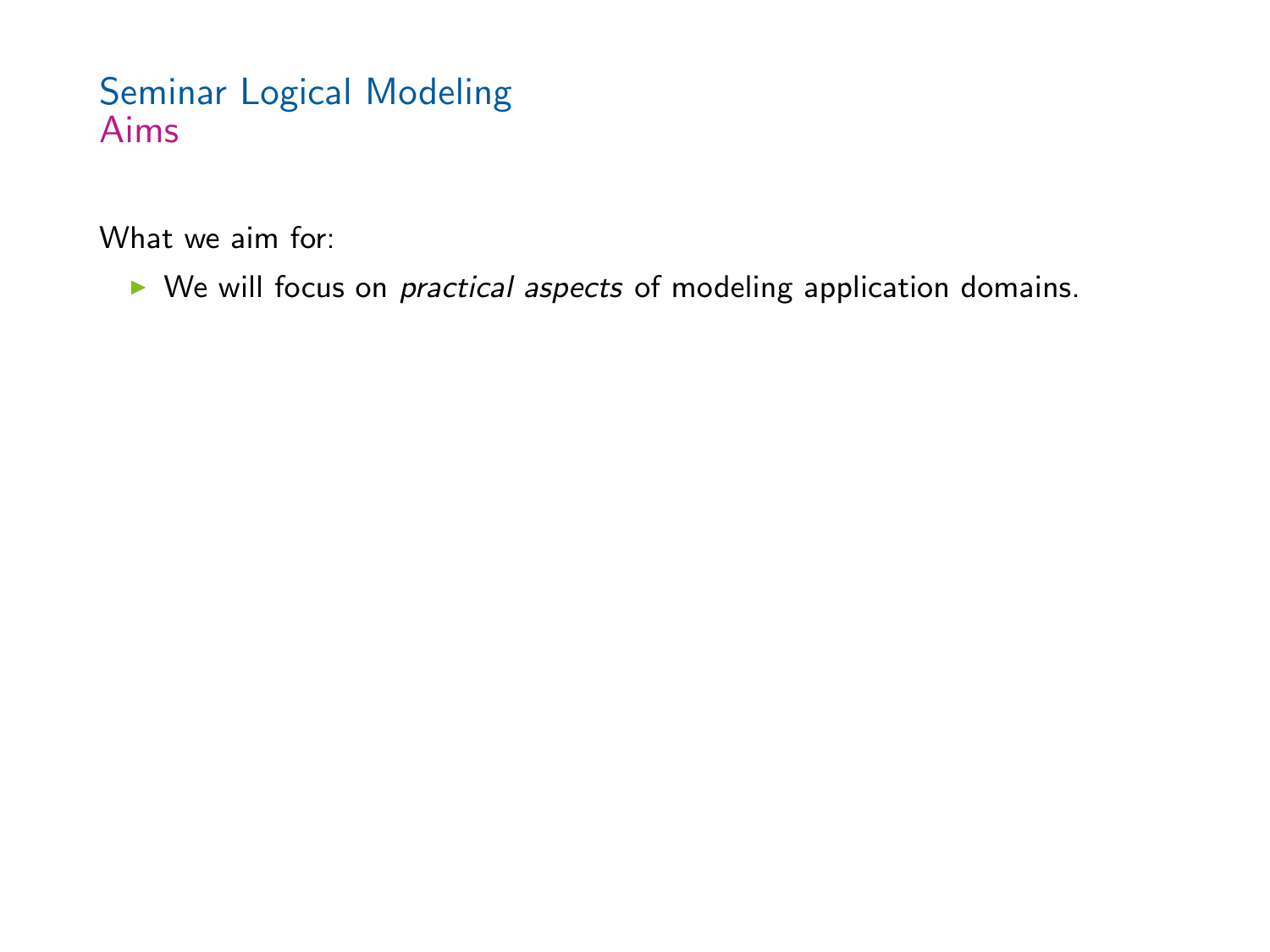What we aim for:

- $\triangleright$  We will focus on *practical aspects* of modeling application domains.
- $\blacktriangleright$  Practical in the sense of:
	- $\rightarrow$  You will get in touch with the software tools, and
	- $\rightarrow$  You will have to work on some modeling assignment.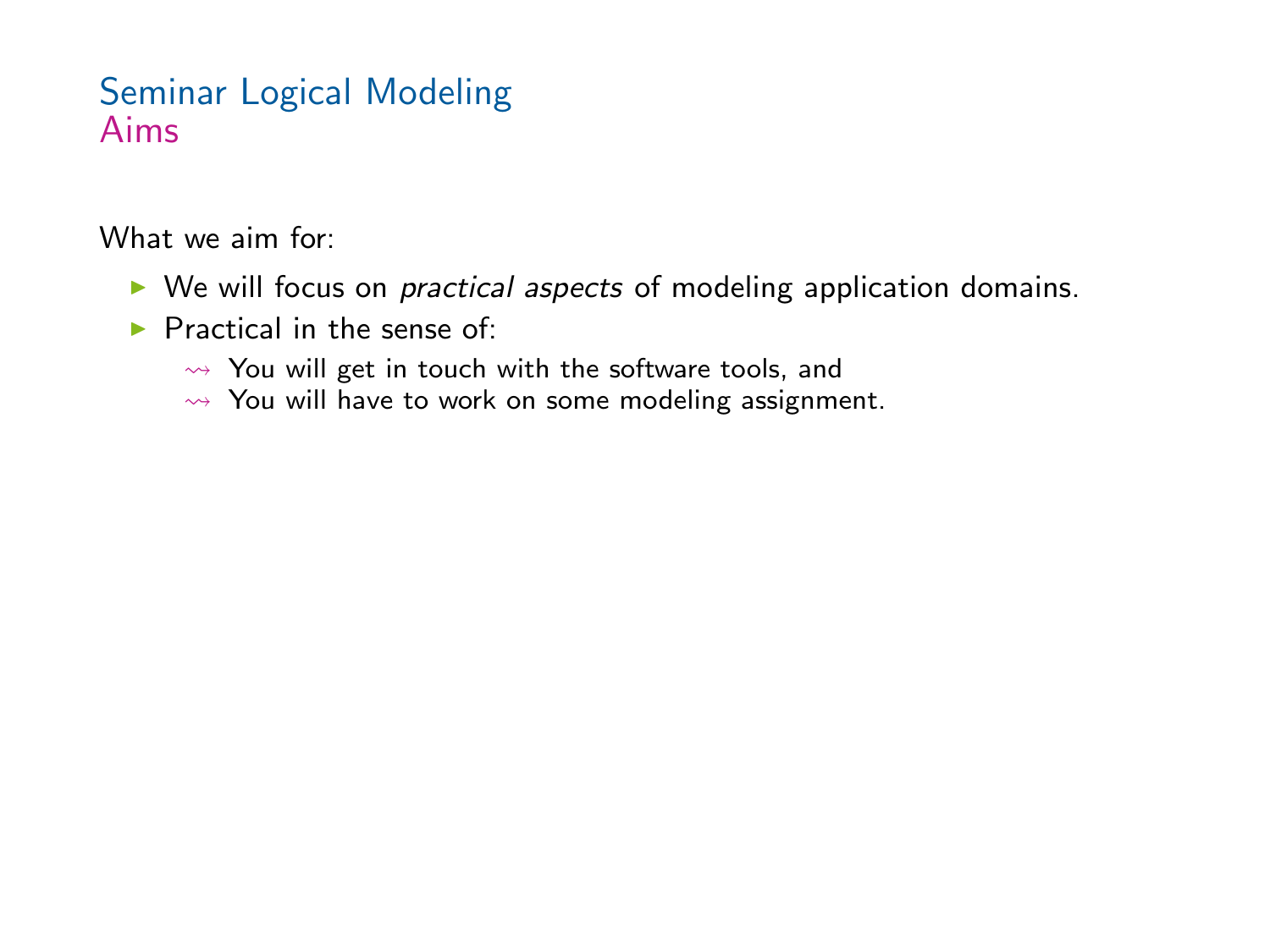What we aim for:

- $\triangleright$  We will focus on *practical aspects* of modeling application domains.
- $\blacktriangleright$  Practical in the sense of:
	- $\rightarrow$  You will get in touch with the software tools, and
	- $\rightarrow$  You will have to work on some modeling assignment.
- $\triangleright$  We will cover different logic-based formalisms and their tools support.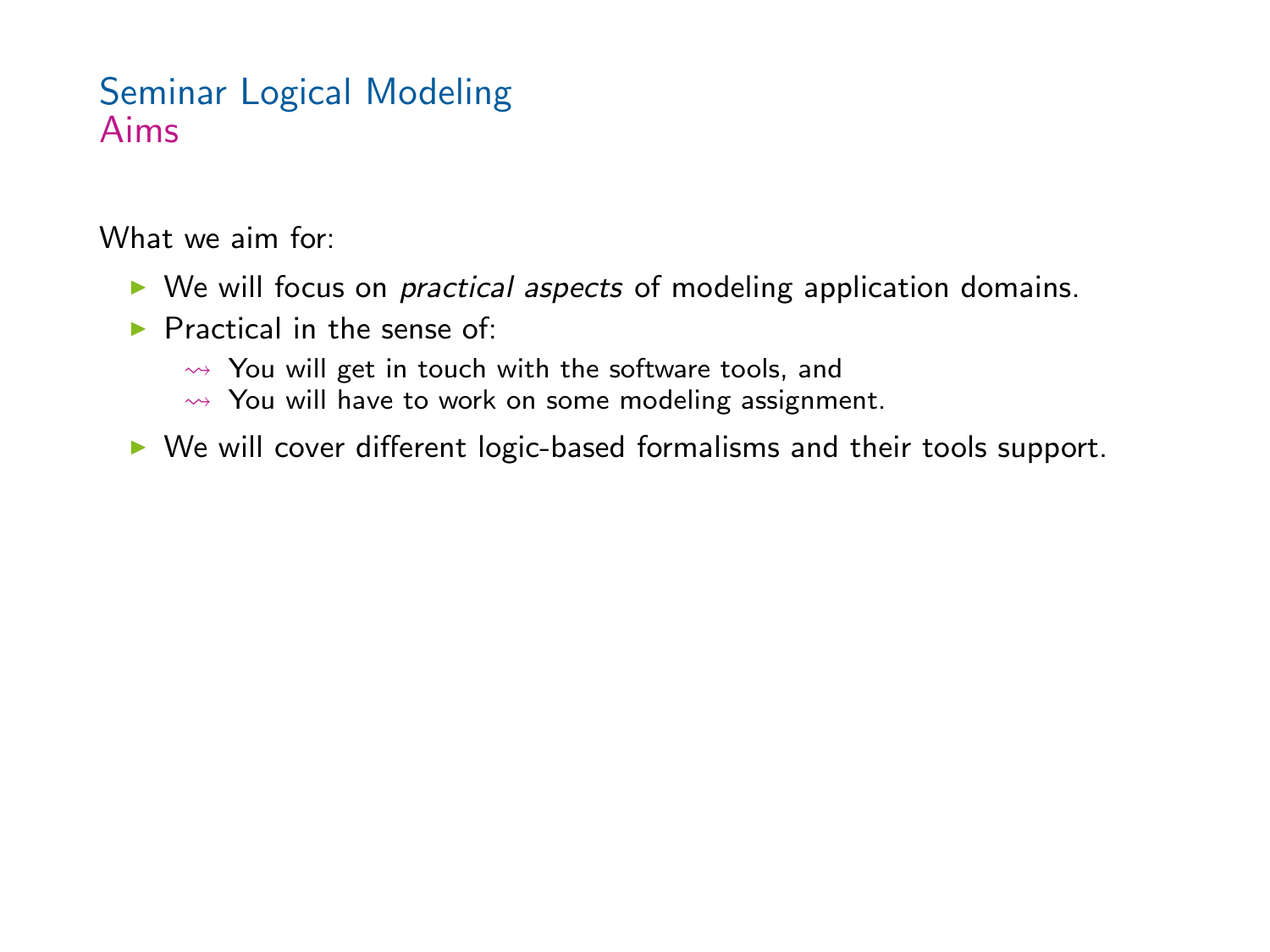What we aim for:

- $\triangleright$  We will focus on *practical aspects* of modeling application domains.
- $\blacktriangleright$  Practical in the sense of:
	- $\rightarrow$  You will get in touch with the software tools, and
	- $\rightarrow$  You will have to work on some modeling assignment.
- $\triangleright$  We will cover different logic-based formalisms and their tools support.

The outcome from your perspective:

- $\triangleright$  You can determine which formalism is the "right" one for a given problem.
- $\triangleright$  You are able to model a problem from a given application domain.
- $\triangleright$  You also know how to use the provided tool support.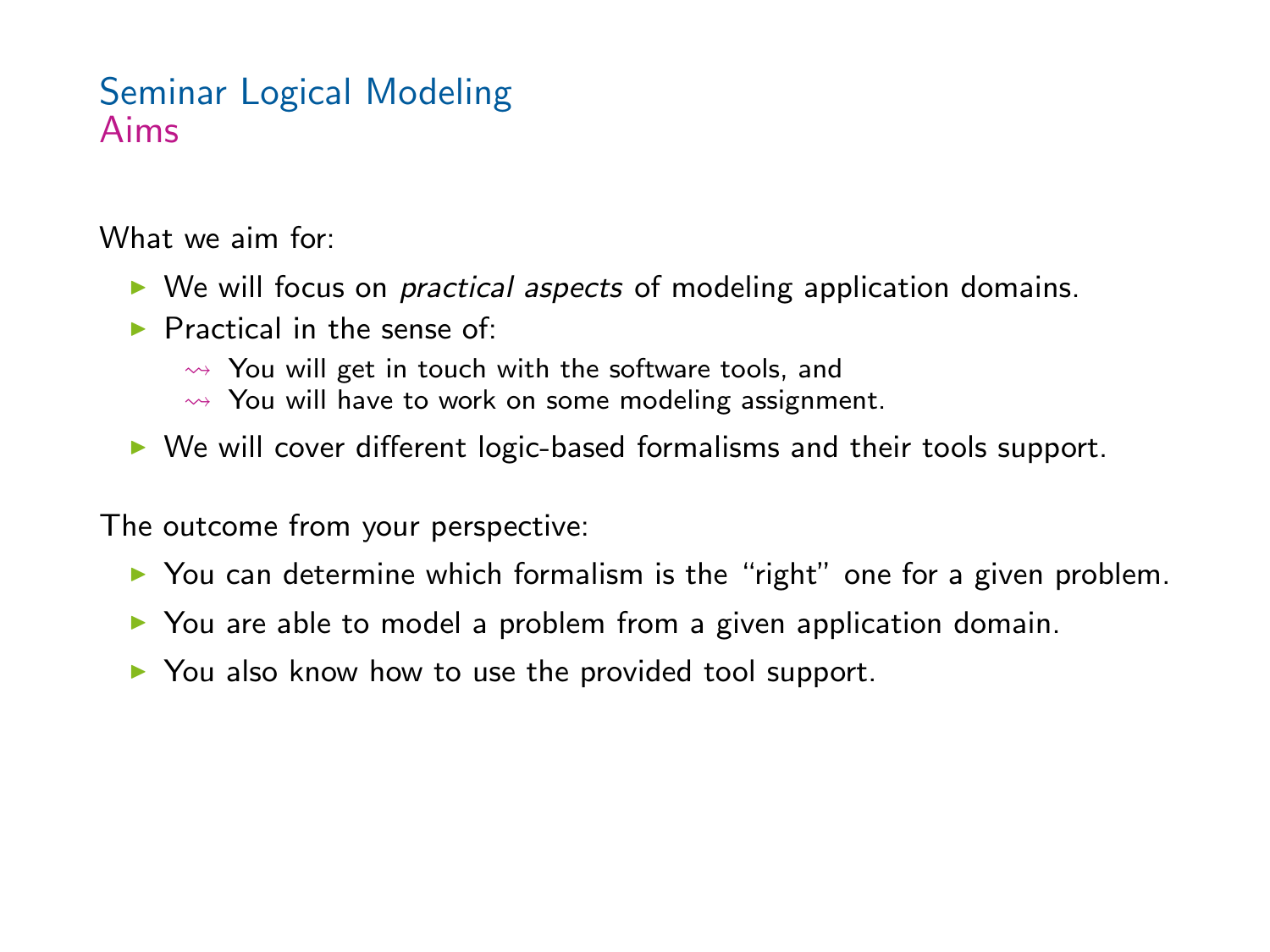$\triangleright$  What does it need to be labeled logic-based formalism?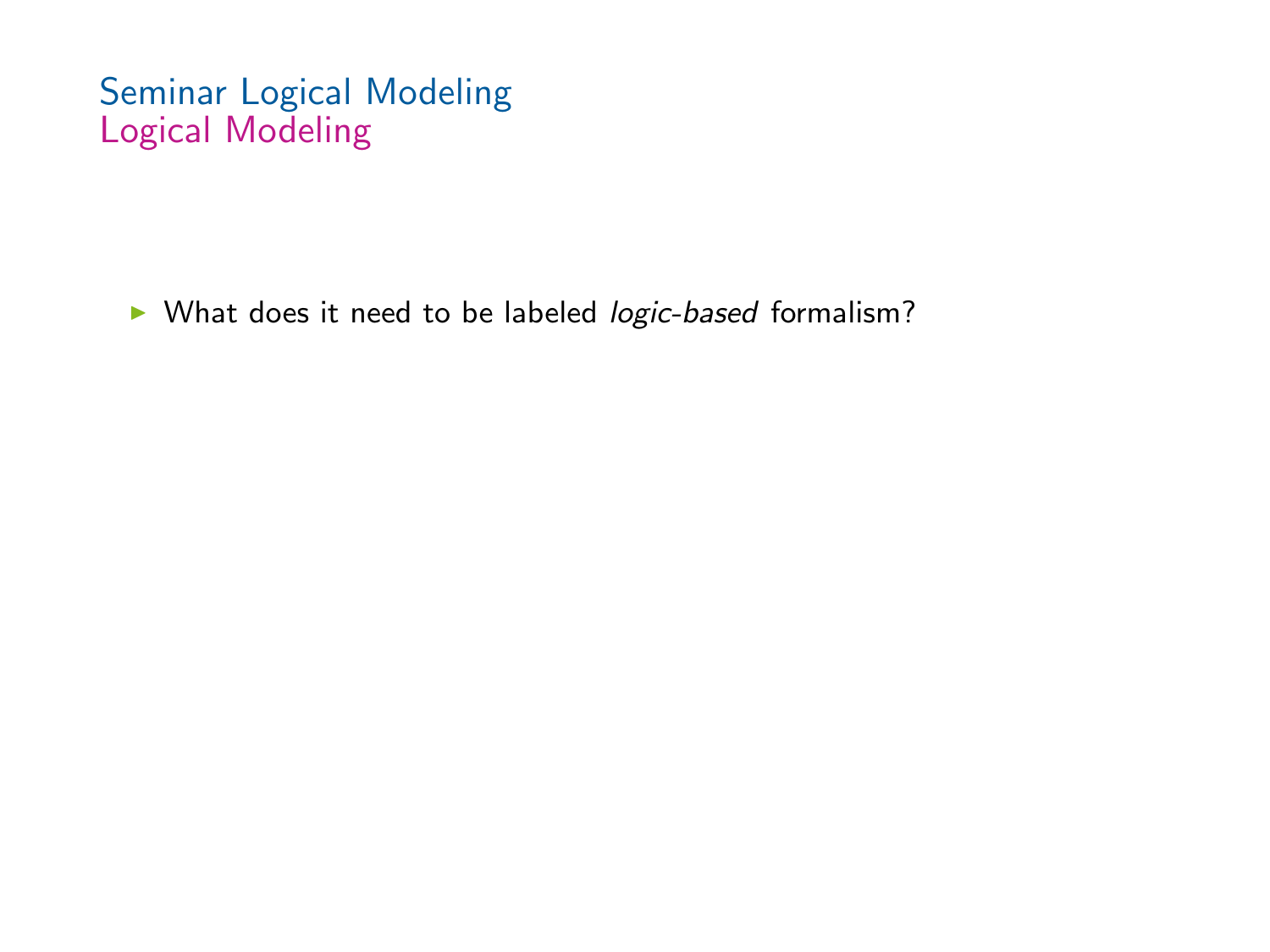- ▶ What does it need to be labeled *logic-based* formalism?
	- $\blacktriangleright$  Syntactically well defined language.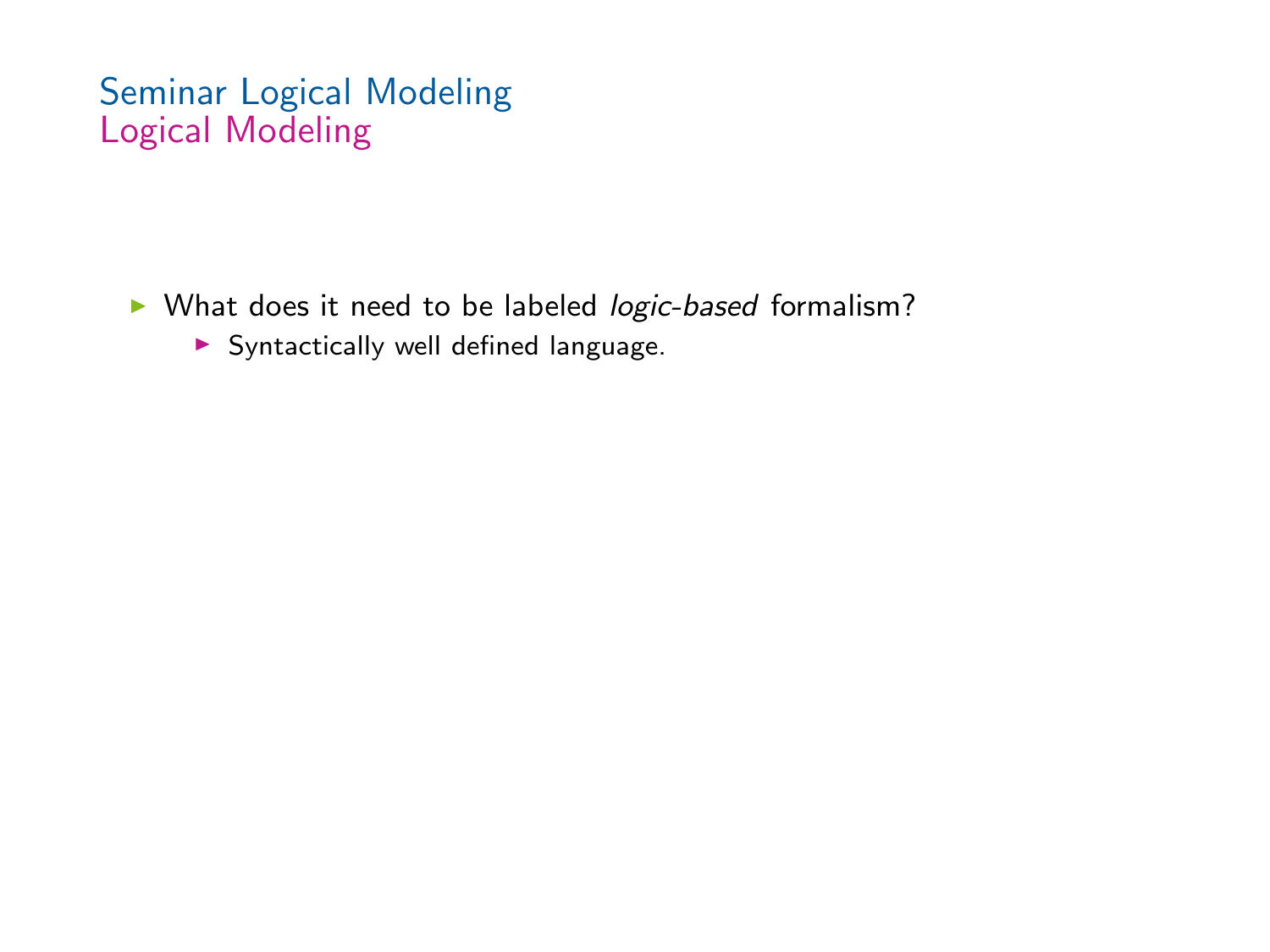- ▶ What does it need to be labeled *logic-based* formalism?
	- $\triangleright$  Syntactically well defined language.
	- $\blacktriangleright$  Declarative Semantics. (what's that?)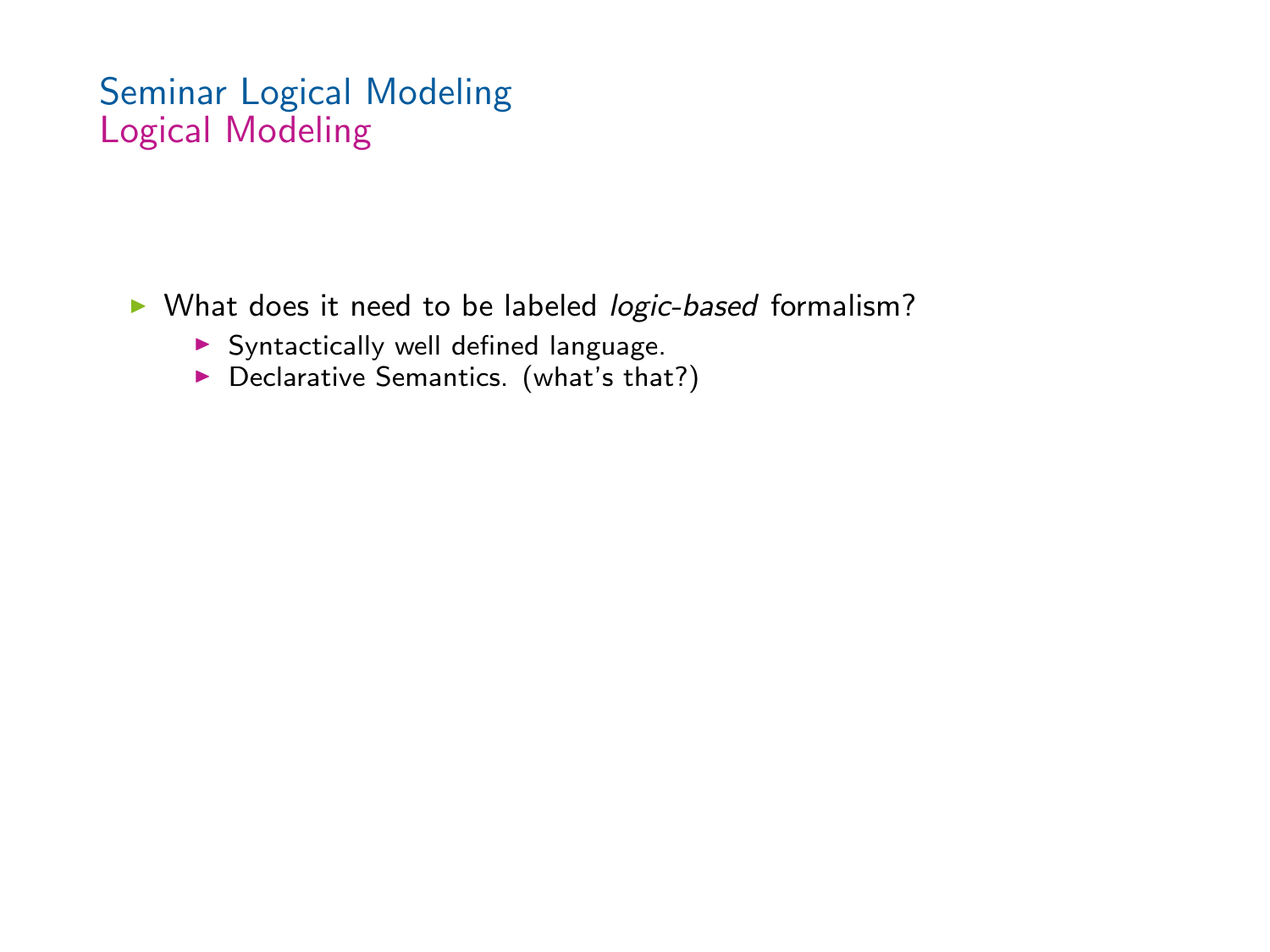▶ What does it need to be labeled *logic-based* formalism?

- $\blacktriangleright$  Syntactically well defined language.
- $\blacktriangleright$  Declarative Semantics. (what's that?)
- $\triangleright$  A notion of "truth". (what's that?)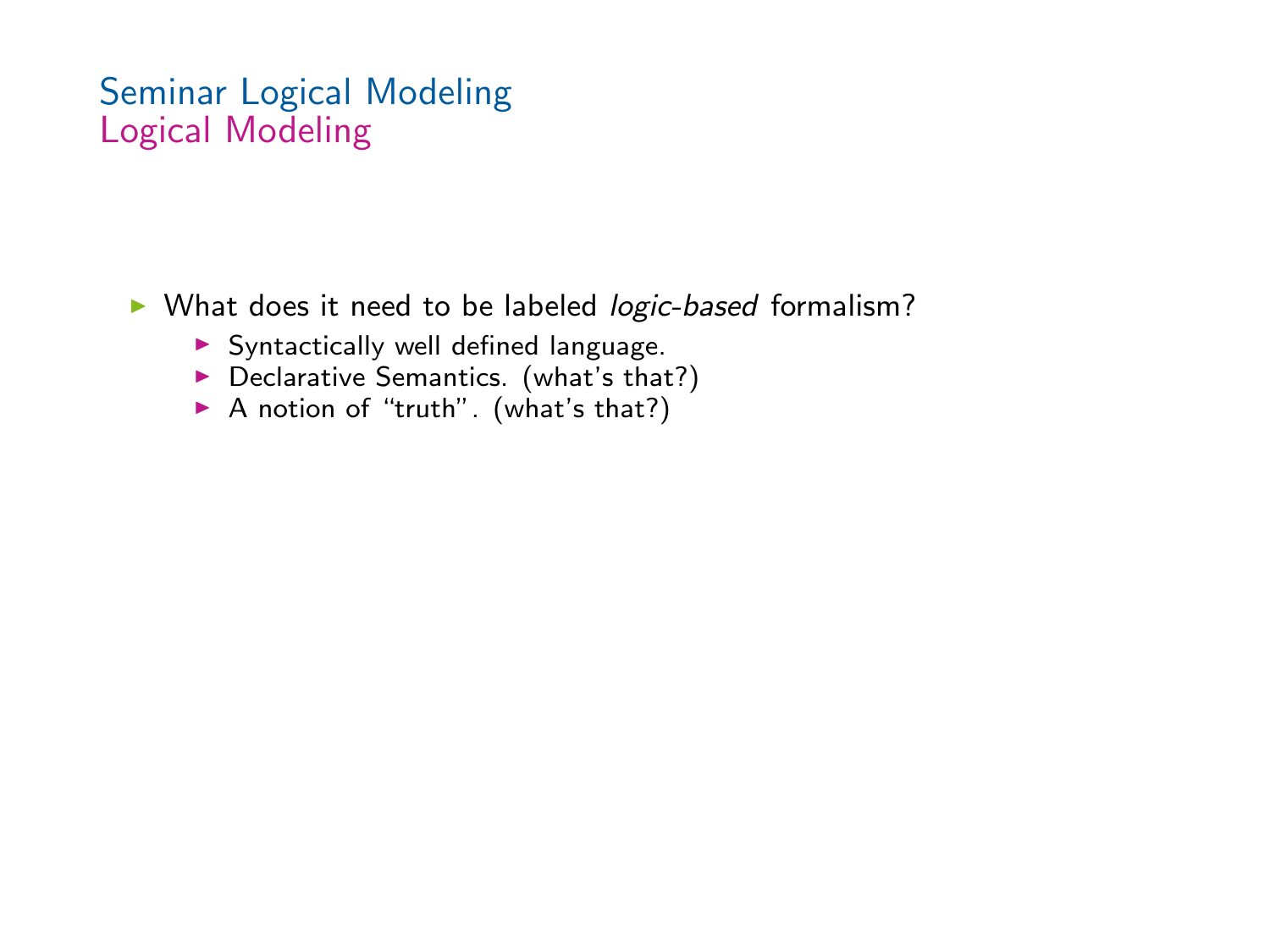$\triangleright$  What does it need to be labeled *logic-based* formalism?

- $\triangleright$  Syntactically well defined language.
- $\blacktriangleright$  Declarative Semantics. (what's that?)
- $\triangleright$  A notion of "truth". (what's that?)
- $\blacktriangleright$  "Intelligent" retrieval mechanisms. (what's that?)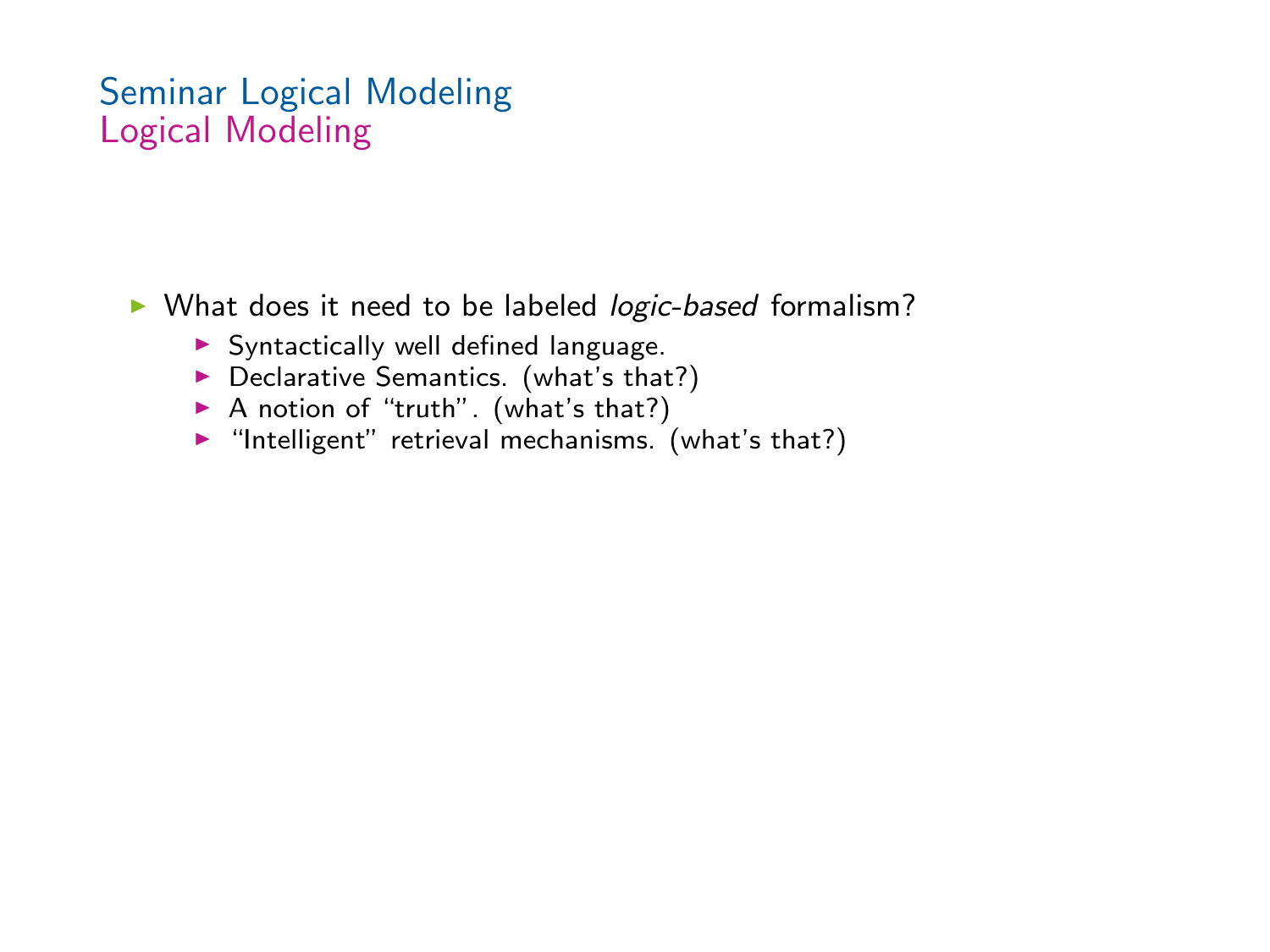▶ What does it need to be labeled *logic-based* formalism?

- $\triangleright$  Syntactically well defined language.
- $\blacktriangleright$  Declarative Semantics. (what's that?)
- $\triangleright$  A notion of "truth". (what's that?)
- $\blacktriangleright$  "Intelligent" retrieval mechanisms. (what's that?)
- $\triangleright$  Allows structured representation of knowledge. (what's that?)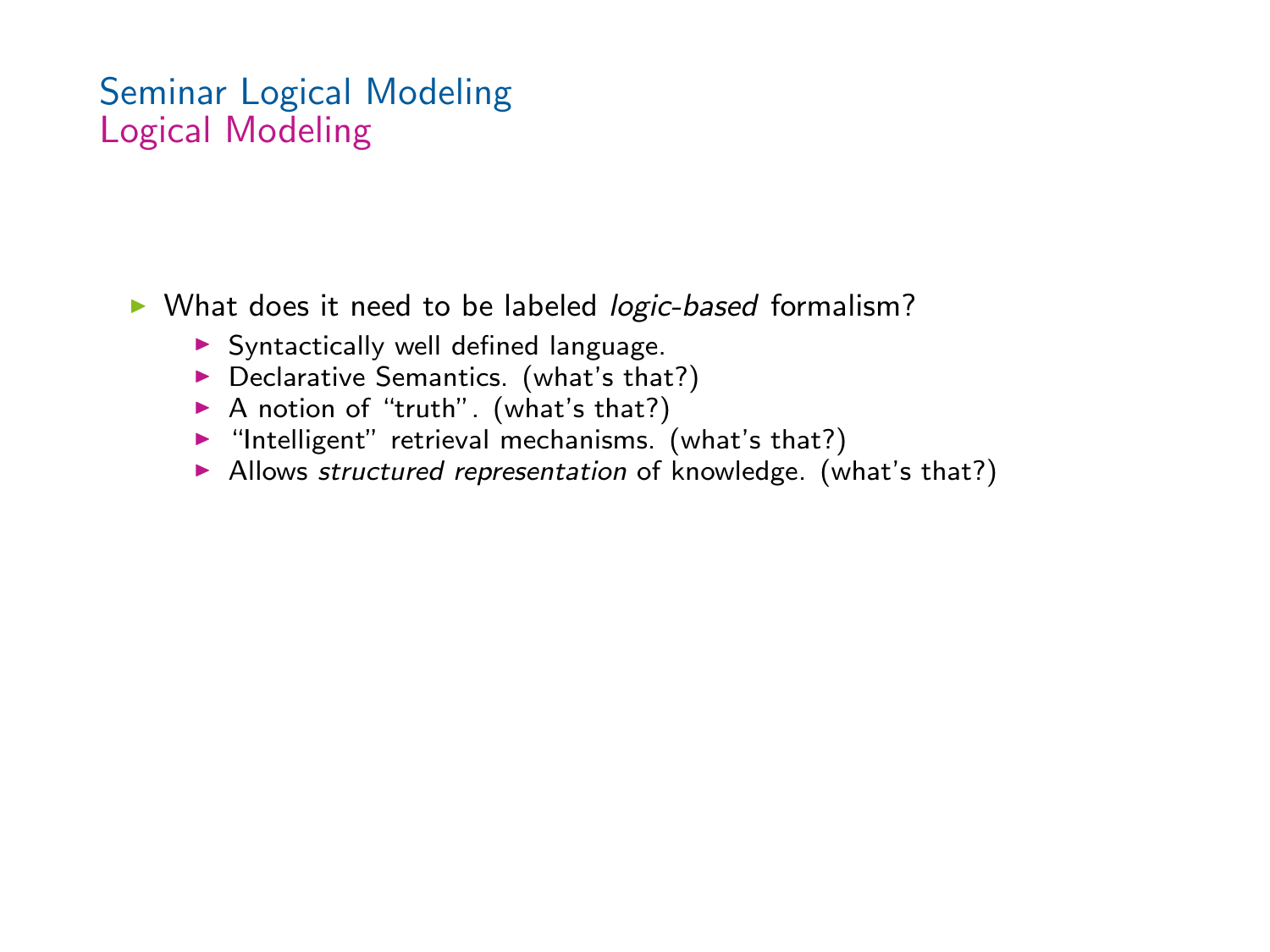▶ What does it need to be labeled *logic-based* formalism?

- $\triangleright$  Syntactically well defined language.
- $\blacktriangleright$  Declarative Semantics. (what's that?)
- $\triangleright$  A notion of "truth". (what's that?)
- $\blacktriangleright$  "Intelligent" retrieval mechanisms. (what's that?)
- $\blacktriangleright$  Allows structured representation of knowledge. (what's that?)
- $\triangleright$  Now, any example formalism fulfilling these requirements? Or, not fulfilling?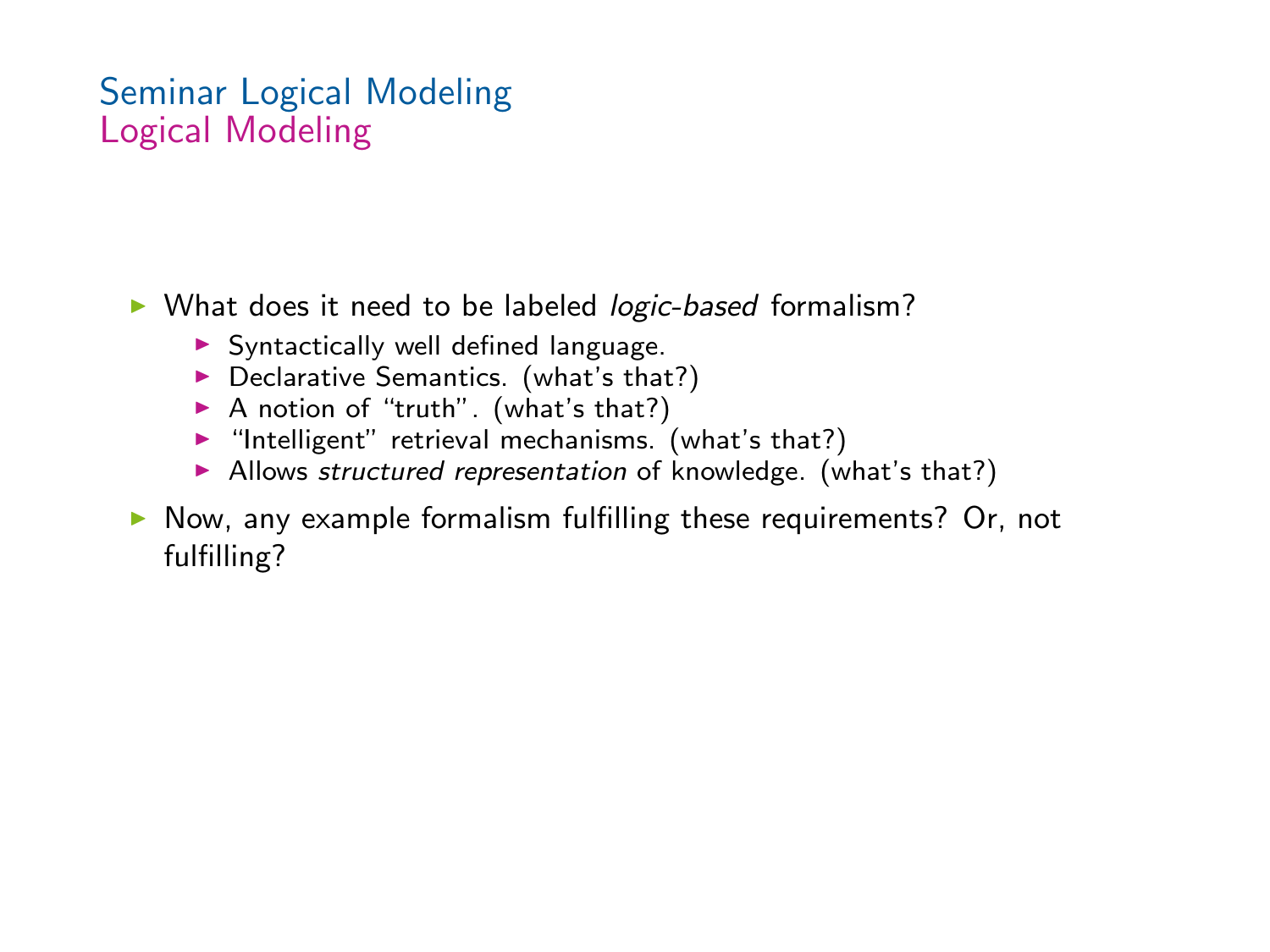▶ What does it need to be labeled *logic-based* formalism?

- $\triangleright$  Syntactically well defined language.
- $\blacktriangleright$  Declarative Semantics. (what's that?)
- $\triangleright$  A notion of "truth". (what's that?)
- $\blacktriangleright$  "Intelligent" retrieval mechanisms. (what's that?)
- $\blacktriangleright$  Allows structured representation of knowledge. (what's that?)

 $\triangleright$  Now, any example formalism fulfilling these requirements? Or, not fulfilling?

Theses are conditions to rightfully claim to have *represented knowledge* about an application domain, rather than just stored data occurring in this domain.

Read Logic-based Knowledge Representation, Franz Baader, KI '96.